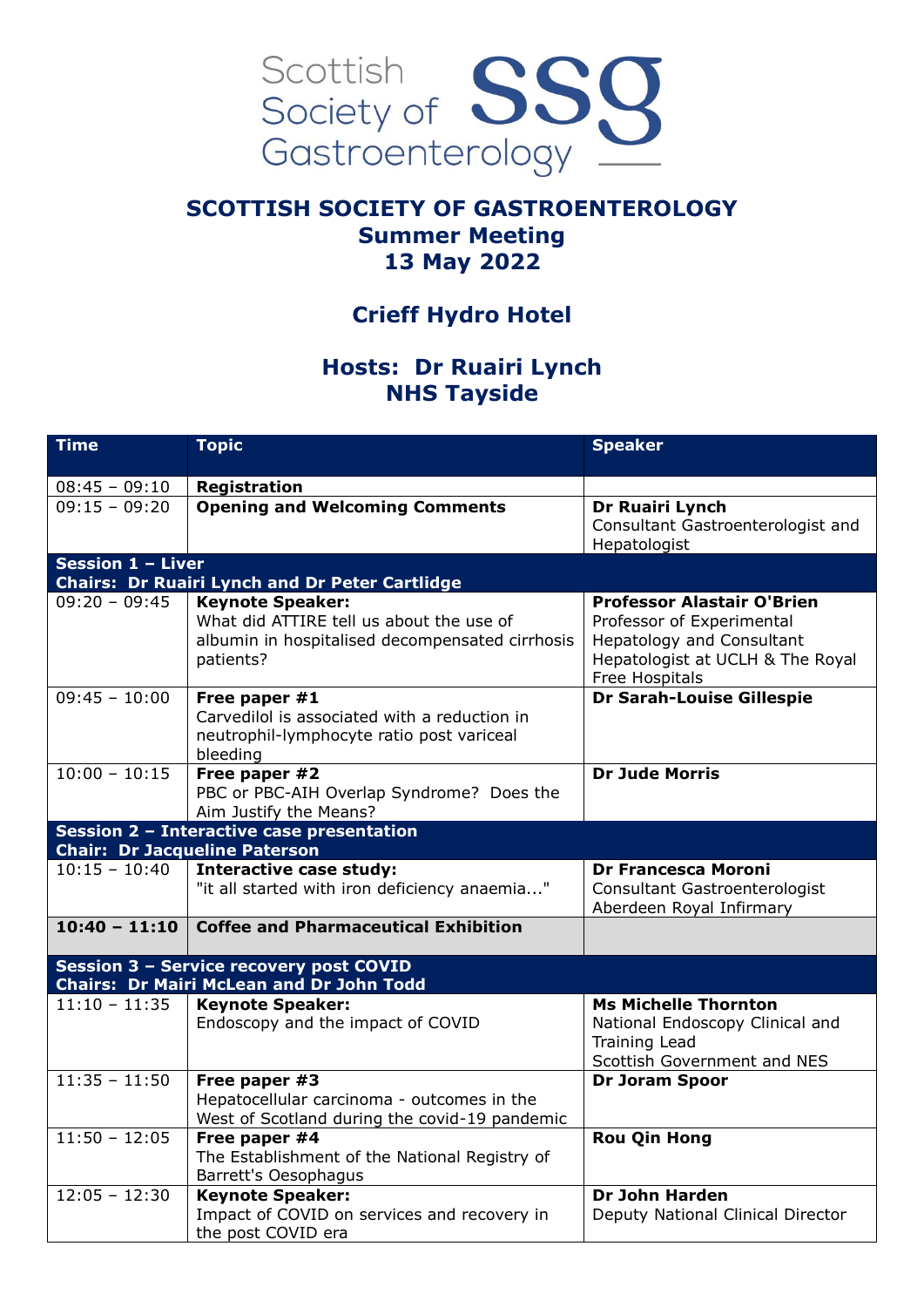| 12:30 - 13:30 Lunch                                                    |                                                                  |                                                                    |  |
|------------------------------------------------------------------------|------------------------------------------------------------------|--------------------------------------------------------------------|--|
|                                                                        | <b>Poster Viewing and Pharmaceutical</b>                         |                                                                    |  |
|                                                                        | Exhibition                                                       |                                                                    |  |
|                                                                        | $(12:30 - 12:50 - SSG Business Meeting)$                         |                                                                    |  |
| Session 4 - The global burden of liver disease                         |                                                                  |                                                                    |  |
|                                                                        | <b>Chairs: Dr Jude Morris and Dr Jennifer Cathcart</b>           |                                                                    |  |
| $13:30 - 13:55$                                                        | <b>Keynote Speaker:</b><br>Public health and policy responses to | <b>Prof. Jeffery V Lazarus</b><br>Associate Research Professor and |  |
|                                                                        | NAFLD/NASH                                                       | Co-director of the Viral and                                       |  |
|                                                                        |                                                                  | <b>Bacterial Infections Programme</b>                              |  |
|                                                                        |                                                                  | Barcelona Institute for Global                                     |  |
|                                                                        |                                                                  | Health                                                             |  |
| $13:55 - 14:10$                                                        | Free paper #5                                                    | <b>Dr Jack Winter</b>                                              |  |
|                                                                        | Post Colonoscopy Cancer Rates in NHS Scotland<br>2012-2015       |                                                                    |  |
| $14:10 - 14:25$                                                        | Free paper #6                                                    | <b>Dr Rebecca Hall and</b>                                         |  |
|                                                                        | Building a de novo integrated multi-centred                      | <b>Dr Shaun Chuah</b>                                              |  |
|                                                                        | framework for Precision IBD Medicine in                          |                                                                    |  |
|                                                                        | Scotland: Data from first 58 patients from the                   |                                                                    |  |
| $14:25 - 14:55$                                                        | MUSIC study<br><b>Coffee and Pharmaceutical Exhibition</b>       |                                                                    |  |
|                                                                        |                                                                  |                                                                    |  |
| <b>Session 5 - Advanced Endoscopy</b><br><b>Chair: Dr James Cotton</b> |                                                                  |                                                                    |  |
| $14:55 - 15:20$                                                        | <b>Keynote Speaker:</b>                                          | Dr Bharat Paranandi                                                |  |
|                                                                        | Hepatobiliary medicine                                           | Consultant Gastroenterologist and                                  |  |
|                                                                        |                                                                  | <b>HPB Physician</b>                                               |  |
|                                                                        |                                                                  | Leeds Teaching Hospitals NHS                                       |  |
|                                                                        |                                                                  | <b>Trust</b>                                                       |  |
| <b>Session 6 - IBD</b>                                                 |                                                                  |                                                                    |  |
|                                                                        | <b>Chairs: Dr Shahida Din and Dr Julia Gauci</b>                 |                                                                    |  |
| $15:20 - 15:35$                                                        | Free paper #7<br>Prevalence of Inflammatory Extra-intestinal     | Shun Qi Yong                                                       |  |
|                                                                        | Manifestations of Inflammatory Bowel Disease                     |                                                                    |  |
|                                                                        | in Patients taking Biological Medication                         |                                                                    |  |
| $15:35 - 15:50$                                                        | Free paper#8                                                     | Dr Jonathan Kang                                                   |  |
|                                                                        | Assessing the impact of Ustekinumab dose                         |                                                                    |  |
|                                                                        | escalation in patients with inflammatory bowel                   |                                                                    |  |
|                                                                        | disease in NHS Tayside: A service evaluation                     |                                                                    |  |
| $15:50 - 16:15$                                                        | <b>Keynote Speaker:</b>                                          | <b>Dr Mairi McLean</b>                                             |  |
|                                                                        | Current treatments in IBD and therapeutic                        | Senior Clinical Lecturer &                                         |  |
|                                                                        | pipeline: the road, horizon, and blue sky                        | Consultant in Gastroenterology,                                    |  |
| $16:15 - 16:30$                                                        | <b>Announcement of the Ann Ferguson (Best</b>                    | University of Dundee/NHS Tayside<br><b>Professor Peter Hayes</b>   |  |
|                                                                        | Oral) and Derek Gillen (Best Poster) prize                       | <b>SSG President</b>                                               |  |
|                                                                        | awards                                                           |                                                                    |  |
|                                                                        |                                                                  |                                                                    |  |
|                                                                        | <b>Closing remarks</b>                                           | Dr Ruairi Lynch                                                    |  |
| 16:30                                                                  | <b>Close</b>                                                     |                                                                    |  |

CPD accreditation will be available for this meeting.